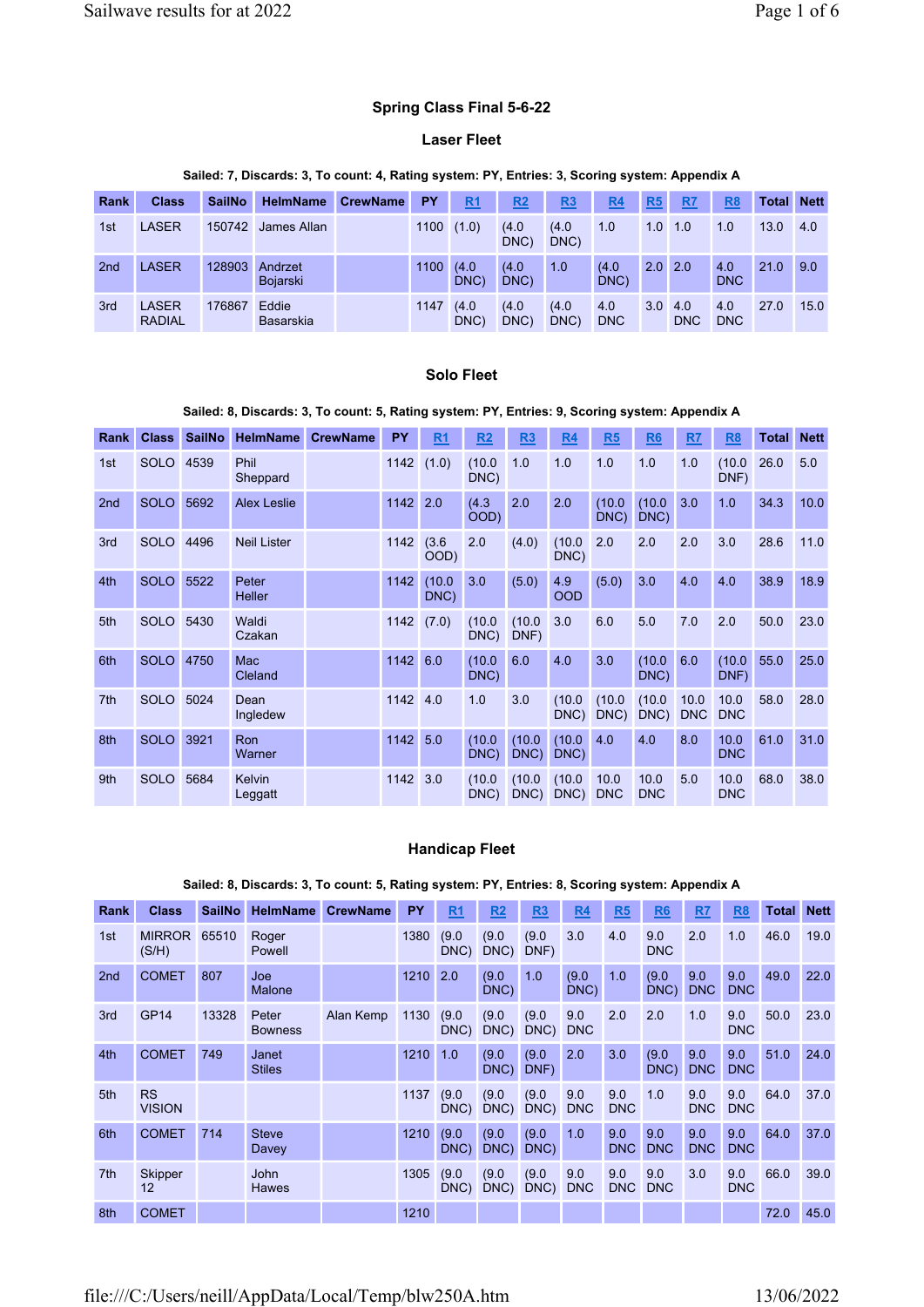| Rank | <b>Class</b> |                        | SailNo HelmName CrewName PY | <b>R1</b>        |       | R <sub>3</sub>         | <b>R4</b> | R <sub>5</sub> | <b>R6</b>          |     | R <sub>8</sub> | <b>Total Nett</b> |  |
|------|--------------|------------------------|-----------------------------|------------------|-------|------------------------|-----------|----------------|--------------------|-----|----------------|-------------------|--|
|      |              | <b>Diane</b><br>Armson |                             | (9.0)<br>$DNC$ ) | (9.0) | (9.0)<br>DNC) DNC) DNC | 9.0       | 9.0            | 9.0<br>DNC DNC OOD | 9.0 | 9.0<br>DNC I   |                   |  |

# R1 - Laser Fleet

#### Start: Start 1, Finishes: Place

|  | Rank Class SailNo HelmName CrewName PY Place Points |        |        |
|--|-----------------------------------------------------|--------|--------|
|  | LASER 150742 James Allan                            | 1100 1 | $-1.0$ |

# R3 - Laser Fleet

#### Start: Start 1, Finishes: Place

|                |  | Rank Class SailNo HelmName CrewName PY Elapsed Points |  |            |                    |
|----------------|--|-------------------------------------------------------|--|------------|--------------------|
| $\blacksquare$ |  | LASER 128903 Andrzet Bojarski                         |  | 1100 60.30 | $\blacksquare$ 1.0 |

## R4 - Laser Fleet

Start: Start 1, Finishes: Place

|                |  | Rank Class SailNo HelmName CrewName PY Elapsed Points |  |                |  |
|----------------|--|-------------------------------------------------------|--|----------------|--|
| $\overline{1}$ |  | LASER 150742 James Allan                              |  | 1100 44 45 1.0 |  |

## R5 - Laser Fleet

## Start: Start 1, Finishes: Place

| <b>Rank</b> | <b>Class</b> | <b>SailNo</b> | <b>HelmName</b>                     | CrewName PY |                | <b>Place Points</b> |
|-------------|--------------|---------------|-------------------------------------|-------------|----------------|---------------------|
|             | LASER        |               | 150742 James Allan                  |             | 1100 1         | 1.0                 |
| 2           | <b>LASER</b> |               | 128903 Andrzet Bojarski             |             | $1100$ 2       | 2.0                 |
| 3           |              |               | LASER RADIAL 176867 Eddie Basarskia |             | $1147 \quad 3$ | 3.0                 |

#### R7 - Laser Fleet

## Start: Start 1, Finishes: Place

|  | Rank Class SailNo HelmName    | CrewName PY Elapsed Points |                |  |
|--|-------------------------------|----------------------------|----------------|--|
|  | LASER 150742 James Allan      |                            | 1100 53.31 1.0 |  |
|  | LASER 128903 Andrzet Bojarski |                            | 1100 52.38 2.0 |  |

# R8 - Laser Fleet

#### Start: Start 1, Finishes: Place

|                |  | Rank Class SailNo HelmName CrewName PY Elapsed Points |  |                |  |
|----------------|--|-------------------------------------------------------|--|----------------|--|
| $\blacksquare$ |  | LASER 150742 James Allan                              |  | 1100 37.45 1.0 |  |

## R1 - Solo Fleet

#### Start: Start 1, Finishes: Place

|  | Rank Class SailNo HelmName CrewName PY Place Points |          |     |
|--|-----------------------------------------------------|----------|-----|
|  | SOLO 4539 Phil Sheppard                             | $1142$ 1 | 1.0 |
|  |                                                     |          |     |

file:///C:/Users/neill/AppData/Local/Temp/blw250A.htm 13/06/2022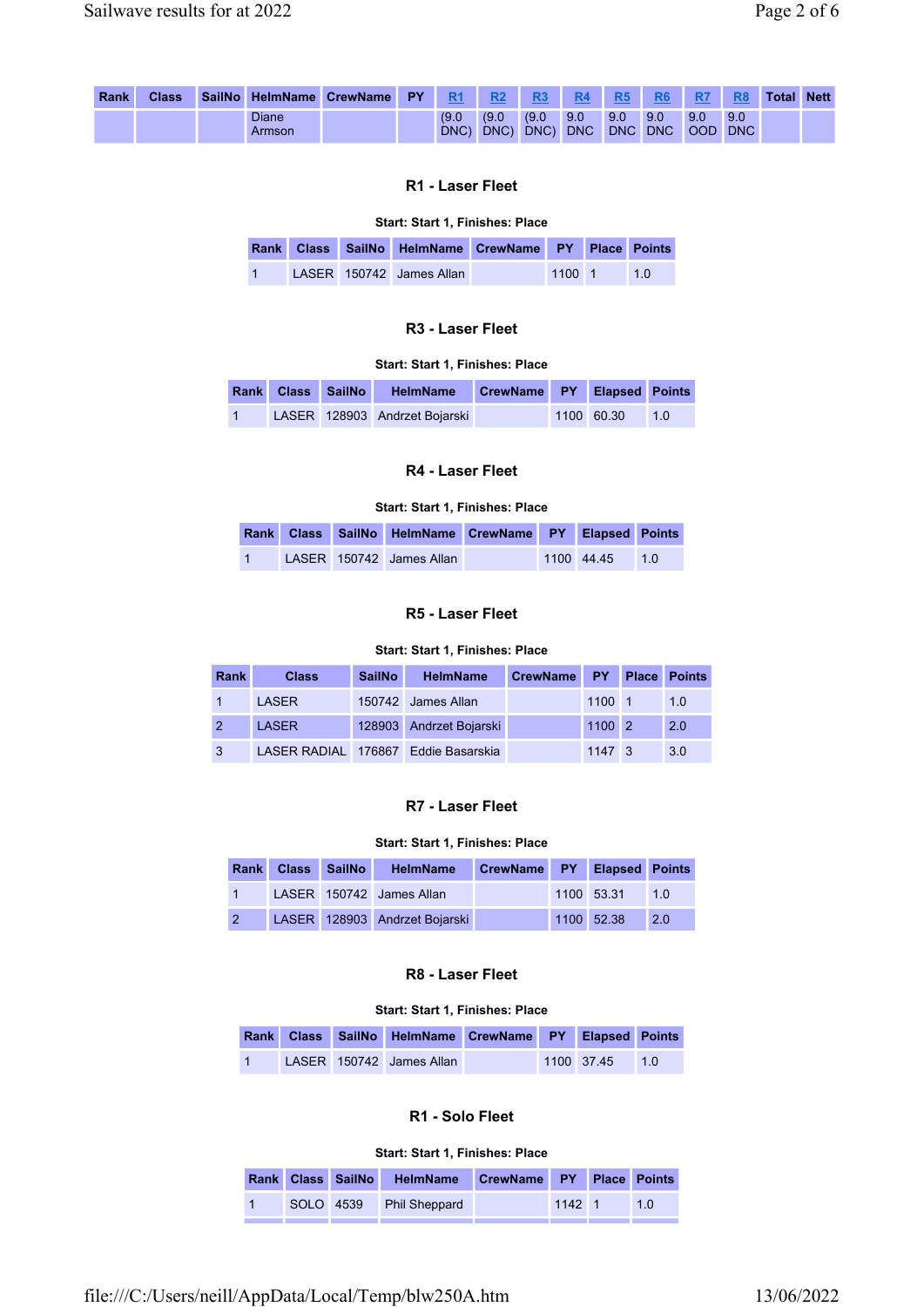| Rank           | <b>Class</b> | <b>SailNo</b> | <b>HelmName</b>    | <b>CrewName</b> | <b>PY</b> | <b>Place</b>   | <b>Points</b> |
|----------------|--------------|---------------|--------------------|-----------------|-----------|----------------|---------------|
| $\overline{2}$ | <b>SOLO</b>  | 5692          | <b>Alex Leslie</b> |                 | 1142      | $\vert$ 2      | 2.0           |
| 3              | <b>SOLO</b>  | 5684          | Kelvin Leggatt     |                 | 1142      | $\mathsf{I}3$  | 3.0           |
| $\overline{4}$ | <b>SOLO</b>  | 4496          | <b>Neil Lister</b> |                 | 1142      | <b>OOD</b>     | 3.6           |
| 5              | <b>SOLO</b>  | 5024          | Dean Ingledew      |                 | 1142      | $\overline{4}$ | 4.0           |
| 6              | <b>SOLO</b>  | 3921          | <b>Ron Warner</b>  |                 | 1142      | 5              | 5.0           |
| $\overline{7}$ | <b>SOLO</b>  | 4750          | Mac Cleland        |                 | 1142      | $\overline{6}$ | 6.0           |
| 8              | <b>SOLO</b>  | 5430          | Waldi Czakan       |                 | 1142      | 7              | 7.0           |

## R2 - Solo Fleet

## Start: Start 1, Finishes: Place

|                |           | Rank Class SailNo | <b>HelmName</b>    | <b>CrewName</b> | · PY»          | <b>Place</b> | <b>Points</b> |
|----------------|-----------|-------------------|--------------------|-----------------|----------------|--------------|---------------|
| 1              | SOLO 5024 |                   | Dean Ingledew      |                 | $1142 \quad 1$ |              | 1.0           |
| 2              | SOLO 4496 |                   | <b>Neil Lister</b> |                 | $1142$ 2       |              | 2.0           |
| 3              | SOLO 5522 |                   | Peter Heller       |                 | $1142 \quad 3$ |              | 3.0           |
| $\overline{4}$ | SOLO      | 5692              | <b>Alex Leslie</b> |                 |                | 1142 OOD 4.3 |               |

## R3 - Solo Fleet

## Start: Start 1, Finishes: Place

| Rank           | <b>Class</b> | <b>SailNo</b> | <b>HelmName</b>      | <b>CrewName</b> | <b>PY</b> | <b>Elapsed</b> | <b>Points</b> |
|----------------|--------------|---------------|----------------------|-----------------|-----------|----------------|---------------|
| $\mathbf{1}$   | <b>SOLO</b>  | 4539          | <b>Phil Sheppard</b> |                 | 1142      | 48.26          | 1.0           |
| $\overline{2}$ | <b>SOLO</b>  | 5692          | Alex Leslie          |                 | 1142      | 51.07          | 2.0           |
| 3              | SOLO.        | 5024          | Dean Ingledew        |                 | 1142      | 55.36          | 3.0           |
| $\overline{4}$ | <b>SOLO</b>  | 4496          | Neil Lister          |                 | 1142      | 5610           | 4.0           |
| 5              | SOLO.        | 5522          | Peter Heller         |                 | 1142      | 60 14          | 5.0           |
| 6              | <b>SOLO</b>  | 4750          | Mac Cleland          |                 | 1142      | 60 34          | 6.0           |
| $\overline{7}$ | SOLO         | 5430          | Waldi Czakan         |                 | 1142      | <b>DNF</b>     | 10.0          |

# R4 - Solo Fleet

#### Start: Start 1, Finishes: Place

| <b>Rank</b> | <b>Class</b> | <b>SailNo</b> | <b>HelmName</b>      | <b>CrewName</b> | PY - | <b>Elapsed</b> | <b>Points</b> |
|-------------|--------------|---------------|----------------------|-----------------|------|----------------|---------------|
| 1           | <b>SOLO</b>  | 4539          | <b>Phil Sheppard</b> |                 |      | 1142 43.05     | 1.0           |
| 2           | <b>SOLO</b>  | 5692          | <b>Alex Leslie</b>   |                 |      | 1142 45.56     | 2.0           |
| 3           | SOLO.        | 5430          | Waldi Czakan         |                 | 1142 | 46.40          | 3.0           |
| 4           | <b>SOLO</b>  | 4750          | Mac Cleland          |                 | 1142 | 49.34          | 4.0           |
| 5           | <b>SOLO</b>  | 5522          | Peter Heller         |                 | 1142 | <b>OOD</b>     | 4.9           |

## R5 - Solo Fleet

#### Start: Start 1, Finishes: Place

|                |  | Rank Class SailNo HelmName CrewName PY Place Points |          |     |
|----------------|--|-----------------------------------------------------|----------|-----|
|                |  | SOLO 4539 Phil Sheppard                             | $1142$ 1 | 10  |
| $\overline{2}$ |  | SOLO 4496 Neil Lister                               | $1142$ 2 | 2.0 |
|                |  |                                                     |          |     |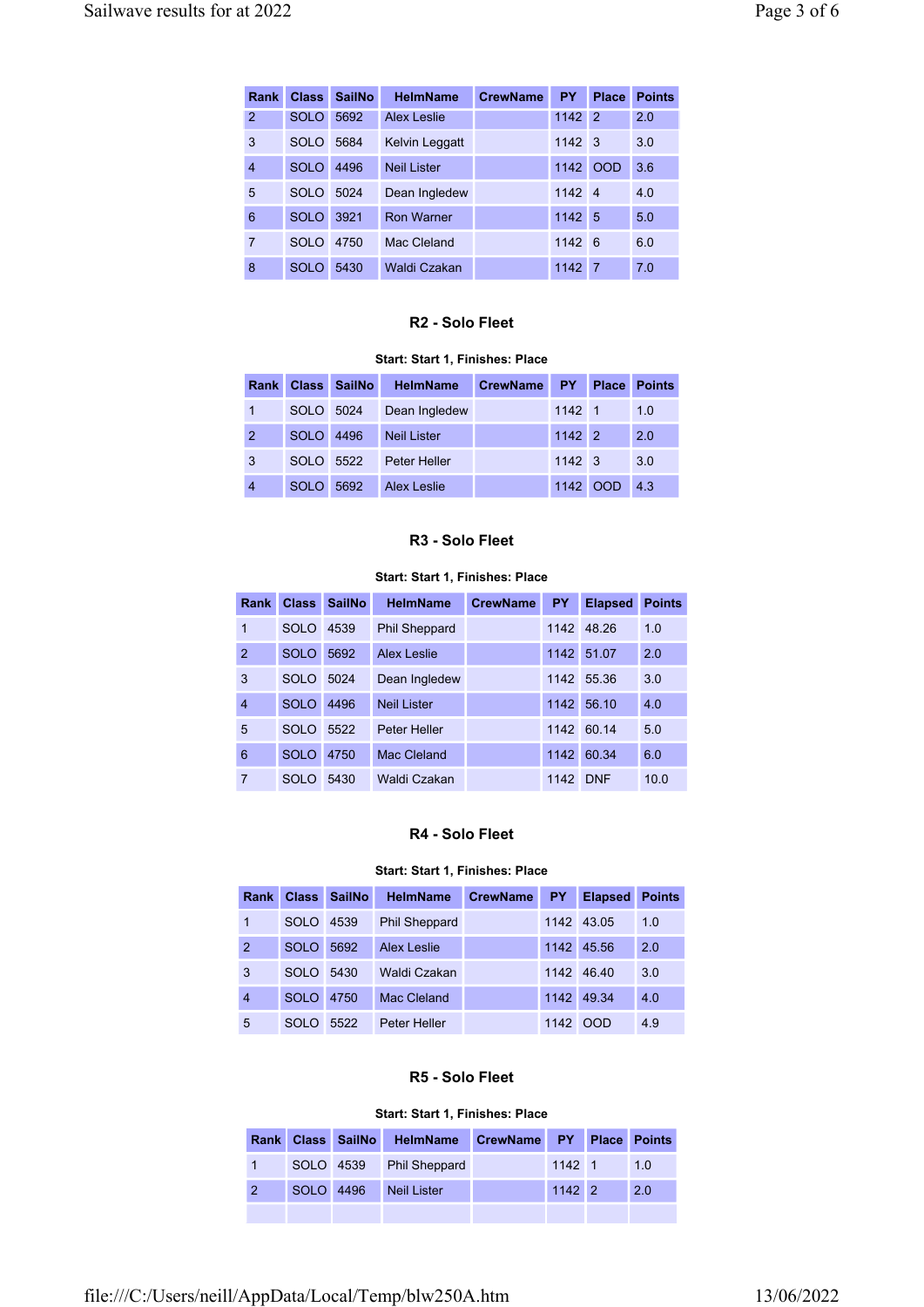|                |           | Rank Class SailNo | <b>HelmName</b>     | <b>CrewName</b> | PY             | <b>Place</b> | <b>Points</b> |
|----------------|-----------|-------------------|---------------------|-----------------|----------------|--------------|---------------|
| 3              | SOLO 4750 |                   | Mac Cleland         |                 | $1142 \quad 3$ |              | 3.0           |
| $\overline{4}$ | SOLO 3921 |                   | <b>Ron Warner</b>   |                 | 1142 4         |              | 4.0           |
| 5              | SOLO 5522 |                   | Peter Heller        |                 | 1142 5         |              | 5.0           |
| 6              | SOLO 5430 |                   | <b>Waldi Czakan</b> |                 | 1142 6         |              | 6.0           |

## R6 - Solo Fleet

#### Start: Start 1, Finishes: Place

| Rank           |             | Class SailNo | <b>HelmName</b>      | <b>CrewName</b> | PY : | <b>Elapsed</b> | <b>Points</b> |
|----------------|-------------|--------------|----------------------|-----------------|------|----------------|---------------|
| 1              | <b>SOLO</b> | 4539         | <b>Phil Sheppard</b> |                 | 1142 | 40.46          | 1.0           |
| 2              | <b>SOLO</b> | 4496         | <b>Neil Lister</b>   |                 |      | 1142 42.17     | 2.0           |
| 3              | <b>SOLO</b> | 5522         | Peter Heller         |                 |      | 1142 44 04     | 3.0           |
| $\overline{4}$ | <b>SOLO</b> | 3921         | <b>Ron Warner</b>    |                 |      | 1142 45.20     | 4.0           |
| 5              | <b>SOLO</b> | 5430         | Waldi Czakan         |                 | 1142 | 53.00          | 5.0           |

## R7 - Solo Fleet

#### Start: Start 1, Finishes: Place

| Rank           | <b>Class</b> | <b>SailNo</b> | <b>HelmName</b>       | <b>CrewName</b> | <b>PY</b> | <b>Elapsed</b> | <b>Points</b> |
|----------------|--------------|---------------|-----------------------|-----------------|-----------|----------------|---------------|
| 1              | <b>SOLO</b>  | 4539          | <b>Phil Sheppard</b>  |                 | 1142      | 49.46          | 1.0           |
| 2              | <b>SOLO</b>  | 4496          | Neil Lister           |                 | 1142      | 50.32          | 2.0           |
| 3              | <b>SOLO</b>  | 5692          | Alex Leslie           |                 | 1142      | 51 48          | 3.0           |
| $\overline{4}$ | <b>SOLO</b>  | 5522          | <b>Peter Heller</b>   |                 | 1142      | 59.30          | 4.0           |
| 5              | <b>SOLO</b>  | 5684          | <b>Kelvin Leggatt</b> |                 | 1142      | 59.46          | 5.0           |
| 6              | <b>SOLO</b>  | 4750          | Mac Cleland           |                 | 1142      | 60.58          | 6.0           |
| $\overline{7}$ | <b>SOLO</b>  | 5430          | Waldi Czakan          |                 | 1142      | 62 25          | 7.0           |
| 8              | <b>SOLO</b>  | 3921          | <b>Ron Warner</b>     |                 | 1142      | 53.30          | 8.0           |

## R8 - Solo Fleet

#### Start: Start 1, Finishes: Place

| <b>Rank</b>    | <b>Class</b> | <b>SailNo</b> | <b>HelmName</b>      | <b>CrewName</b> | PY.  | <b>Elapsed</b> | <b>Points</b> |
|----------------|--------------|---------------|----------------------|-----------------|------|----------------|---------------|
| 1              | <b>SOLO</b>  | 5692          | Alex Leslie          |                 |      | 1142 37.41     | 1.0           |
| $\overline{2}$ | <b>SOLO</b>  | 5430          | Waldi Czakan         |                 | 1142 | 39.52          | 2.0           |
| 3              | SOLO         | 4496          | <b>Neil Lister</b>   |                 | 1142 | 46.17          | 3.0           |
| $\overline{4}$ | <b>SOLO</b>  | 5522          | <b>Peter Heller</b>  |                 | 1142 | 48.12          | 4.0           |
| 5              | <b>SOLO</b>  | 4539          | <b>Phil Sheppard</b> |                 | 1142 | <b>DNF</b>     | 10.0          |
| 5              | <b>SOLO</b>  | 4750          | Mac Cleland          |                 | 1142 | <b>DNF</b>     | 10.0          |

# R1 - Handicap Fleet

#### Start: Start 1, Finishes: Place

|           | Rank Class SailNo HelmName CrewName PY Place Points |            |     |
|-----------|-----------------------------------------------------|------------|-----|
| COMET 749 | Janet Stiles                                        | $1210 - 1$ | 1 Q |
| COMET 807 | Joe Malone                                          | $1210$ 2   | 2.0 |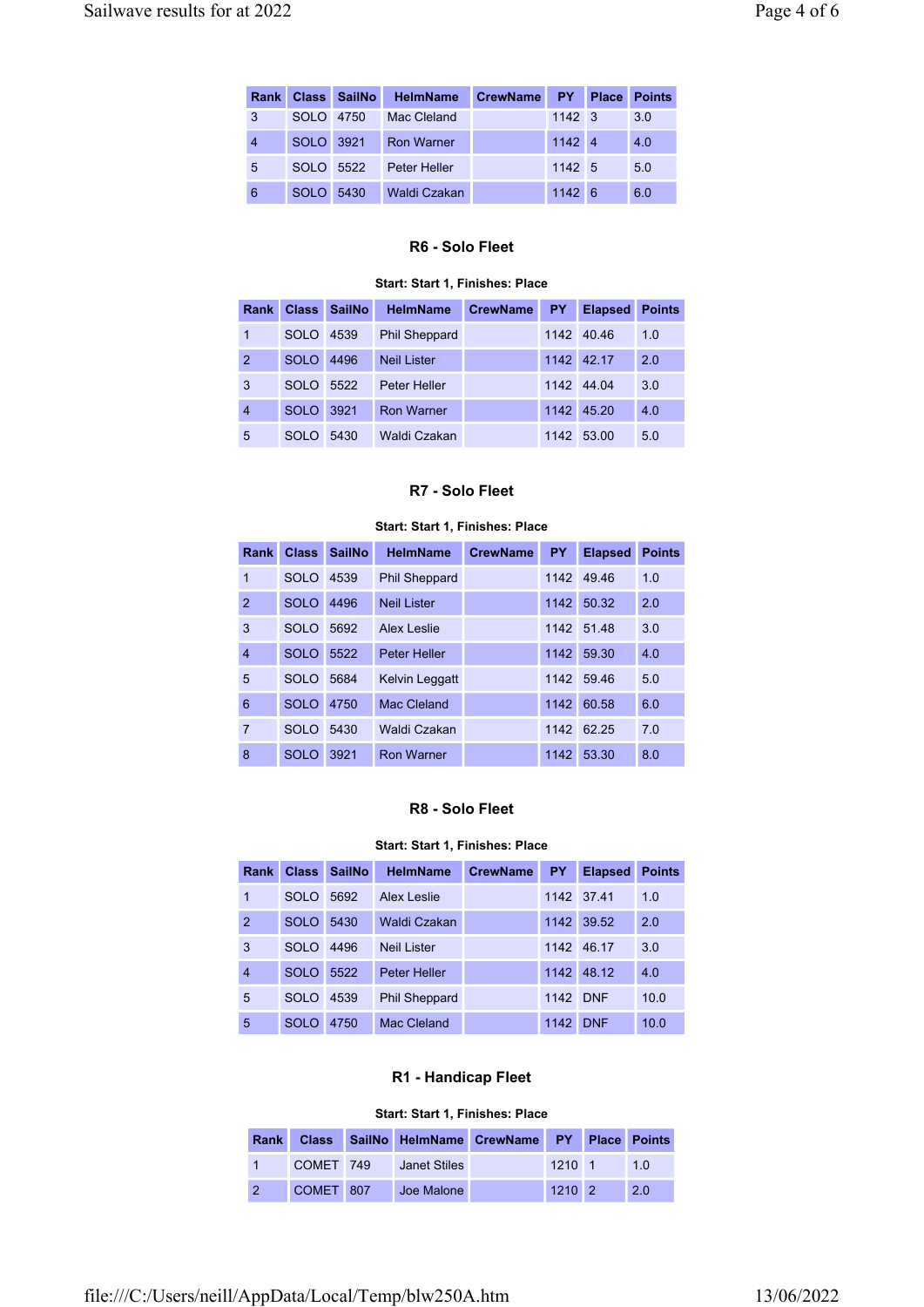# R3 - Handicap Fleet

# Start: Start 1, Finishes: Place

| <b>Rank</b>    | <b>Class</b>       | <b>SailNo</b> | <b>HelmName</b>     | <b>CrewName</b> |          | <b>PY</b> Elapsed | <b>Points</b> |
|----------------|--------------------|---------------|---------------------|-----------------|----------|-------------------|---------------|
|                | <b>COMET</b>       | 807           | Joe Malone          |                 |          | 1210 60.02        | 1.0           |
| $\overline{2}$ | MIRROR (S/H) 65510 |               | <b>Roger Powell</b> |                 | 1380 DNF |                   | 9.0           |
| $\overline{2}$ | <b>COMET</b>       | 749           | Janet Stiles        |                 | 1210 DNF |                   | 9.0           |

# R4 - Handicap Fleet

#### Start: Start 1, Finishes: Place

| <b>Rank</b>      | <b>Class</b>       | <b>SailNo</b> | HelmName            | CrewName PY Elapsed |            | <b>Points</b> |
|------------------|--------------------|---------------|---------------------|---------------------|------------|---------------|
|                  | <b>COMET</b>       | 714           | <b>Steve Davey</b>  |                     | 1210 48.32 | 1.0           |
| $\left(2\right)$ | <b>COMET</b>       | 749           | <b>Janet Stiles</b> |                     | 1210 44.00 | 2.0           |
| $\mathbf{3}$     | MIRROR (S/H) 65510 |               | <b>Roger Powell</b> |                     | 1380 46.25 | 3.0           |

#### R5 - Handicap Fleet

#### Start: Start 1, Finishes: Place

| Rank           | <b>Class</b> | <b>SailNo</b> | <b>HelmName</b>         | <b>CrewName</b> | <b>PY</b>      | <b>Place</b>   | <b>Points</b> |
|----------------|--------------|---------------|-------------------------|-----------------|----------------|----------------|---------------|
|                | <b>COMET</b> | 807           | Joe Malone              |                 | $1210 - 1$     |                | 1.0           |
| 2              | <b>GP14</b>  | 13328         | Peter Bowness Alan Kemp |                 | $1130$ 2       |                | 2.0           |
| $\mathbf{3}$   | <b>COMET</b> | 749           | <b>Janet Stiles</b>     |                 | $1210 \quad 3$ |                | 3.0           |
| $\overline{4}$ | MIRROR (S/H) | 65510         | <b>Roger Powell</b>     |                 | 1380           | $\overline{4}$ | 4.0           |

# R6 - Handicap Fleet

#### Start: Start 1, Finishes: Place

| <b>Rank</b> | <b>Class</b>     | <b>SailNo</b> | HelmName CrewName PY Elapsed Points      |  |            |     |
|-------------|------------------|---------------|------------------------------------------|--|------------|-----|
|             | <b>RS VISION</b> |               |                                          |  | 1137 44.04 | 1 O |
|             | GP <sub>14</sub> |               | 13328 Peter Bowness Alan Kemp 1130 45.57 |  |            | 2.0 |

# R7 - Handicap Fleet

# Start: Start 1, Finishes: Place

| <b>Rank</b>    | <b>Class</b>     | <b>SailNo</b> | <b>HelmName</b>         | <b>CrewName</b> | <b>PY</b> | <b>Elapsed</b> | <b>Points</b> |
|----------------|------------------|---------------|-------------------------|-----------------|-----------|----------------|---------------|
| 47             | GP <sub>14</sub> | 13328         | Peter Bowness Alan Kemp |                 |           | 1130 50.56     | 1.0           |
| $\overline{2}$ | MIRROR (S/H)     | 65510         | <b>Roger Powell</b>     |                 |           | 1380 54.49     | 2.0           |
| $\mathbf{3}$   | Skipper 12       |               | John Hawes              |                 |           | 1305 63.36     | 3.0           |
| $\overline{4}$ | <b>COMET</b>     |               | Diane Armson            |                 | 1210      | <b>OOD</b>     | 9.0           |

# R8 - Handicap Fleet

## Start: Start 1, Finishes: Place

| Rank           | <b>Class</b>                    | SailNo HelmName CrewName PY Elapsed Points |  |                |  |
|----------------|---------------------------------|--------------------------------------------|--|----------------|--|
| $\overline{1}$ | MIRROR (S/H) 65510 Roger Powell |                                            |  | 1380 30.35 1.0 |  |